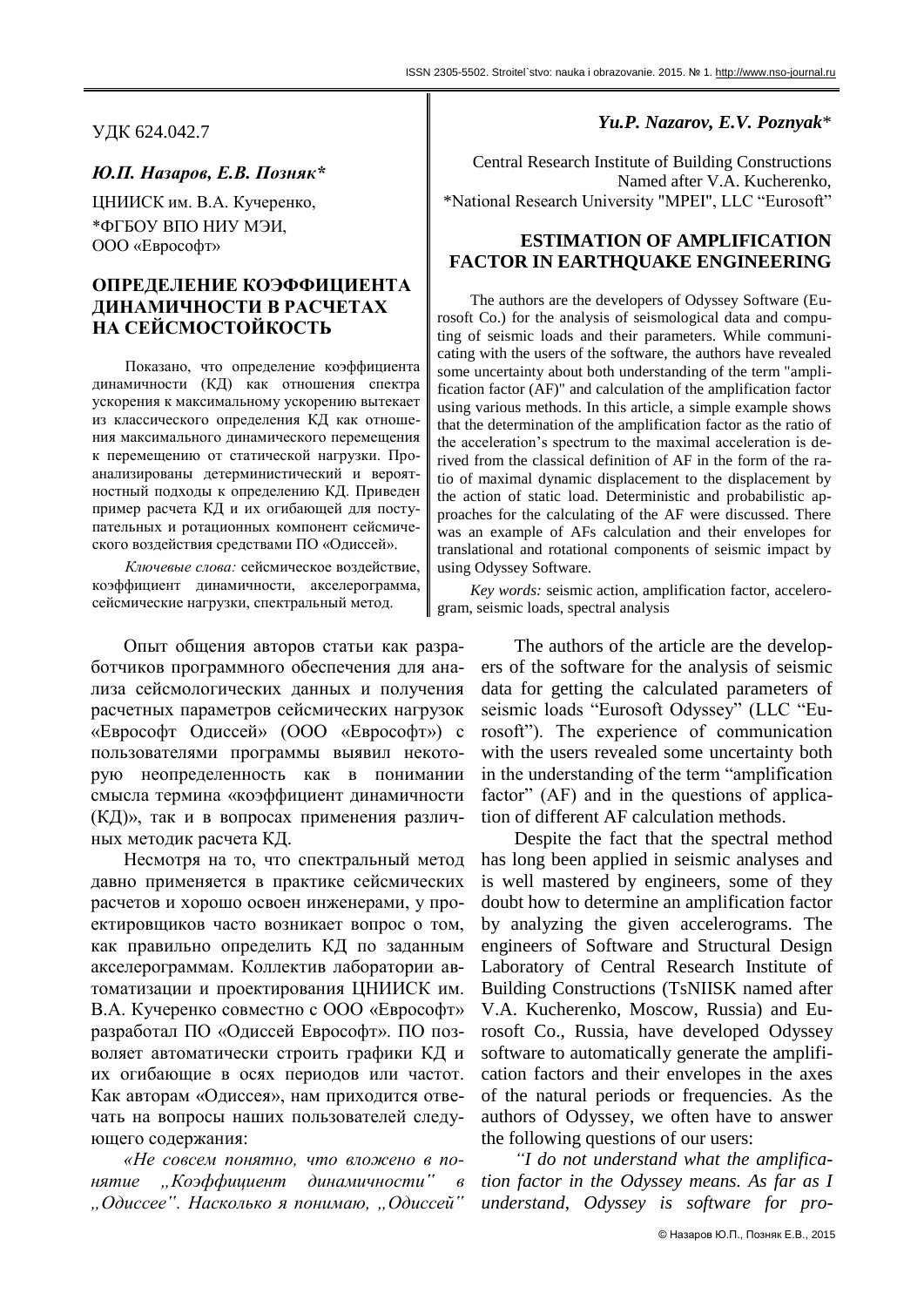является программой для обработки акселерограмм землетрясений. В СНиП II-7-81\*, да и вообще в спектральном методе, заложен КД, который равен отношению результирующего спектра к максимальной амплитуде применяемой акселерограммы. Результирующий спектр получается по результатам решения основного уравнения динамики для одномассового консервативного осциллятора с различными значениями собственной частоты. Поэтому не совсем понятна ваша формулировка "...КД есть отношение перемещения при динамической нагрузке к статическому перемещению...".

Можно пояснить поподробнее, как вычисляется КД в "Одиссее"? Вопросы, собственно, вызваны тем, что у меня КД, полученный в "Одиссее", качественно не сходится с кривой КД, полученной при вычислениях в cucmeme MathCad».

Это очень важный вопрос. Его требуется разобрать подробно, иначе убежденность в том, что понятие КД в теории сейсмостойкости имеет особый смысл, будет оставаться причиной недопонимания коллег.

В понятие КД вложен только один смысл — это ВСЕГДА (и в нормах, и, конечно, в «Одиссее») отношение максимального значения динамического перемещения к перемещению от статической нагрузки. Это определение можно найти практически в любом учебнике по теории колебаний. Приведем небольшой список для молодых инженеров: формулы (2.18)—(2.23) [1]; формула (3.24) [2]; формула (2) [3, с. 127]; формула (3.3) [4].

Обоснуем приведенное определение КД на простом примере. Рассмотрим вынужденные колебания системы с одной степенью свободы

cessing of earthquakes accelerograms. In SNiP II-7-81 $*$  and in the spectral method the amplification factor is presupposed, which is equal to the ratio of the resulting spectrum to the maximum amplitude of the given accelerogram. The resulting spectrum is obtained from the solution of the basic equation of dynamics for one-mass conservative oscillator with different values of natural frequencies. Therefore I do not understand Your definition "...the amplification factor  $(AF)$  is the ratio of the displacement under dynamic load to static displacement...".

Can you please explain to me a little more in detail, what is the amplification factor in Odyssey? ... These questions are caused by the fact that the amplification factor calculated by Odyssey is not equal to the curve of the amplification factor that I received using MathCad."

This is a very important question. It requires a detailed explanation, otherwise the conviction that the concept of the amplification factor in seismic analyses has its special meaning, will remain a cause of misunderstanding between colleagues.

The concept of the amplification factor (AF) ALWAYS means (and in the Codes and, of course, in Odyssey software) the ratio of the maximum value of the dynamic displacement to the displacement caused by static load. This definition can be found in almost any textbook on the theory of oscillations. Here is a small list for young engineers: formulas (2.18— 2.23) [1]; formula (3.24) [2]; formula (2) [3, c. 127; formula (3.3) [4].

We would like to explain the above definition of AF on a simple example. Let us consider the forced oscillations of a system with one degree of freedom

$$
m\ddot{x} + b\dot{x} + cx = P(t),
$$

где  $m$  — масса осциллятора;  $b$  — коэффициент вязкого сопротивления; с - жесткость;  $P(t)$  — сейсмическая сила. В стандартной форме это уравнение имеет вид

here *m* is a mass of simple oscillator,  $b$  — viscous resistance coefficient,  $c$  — stiffness,  $P(t)$  — seismic load. In standard form this equation can be written as

$$
\ddot{x} + 2\varepsilon \dot{x} + \Omega^2 x = \frac{1}{m} P(t),\tag{1}
$$

где  $\varepsilon = \frac{b}{2m}$  — коэффициент демпфирования; here  $\varepsilon = \frac{b}{2m}$  is a damping coefficient,

циллятора.

 $\Omega^2 = \frac{c}{m}$  — квадрат собственной частоты oc-  $\Omega^2 = \frac{c}{m}$  is the square of natural frequency of the oscillator.

Строительство: наука и образование. 2015. № 1. Ст. 2. http://www.nso-journal.ru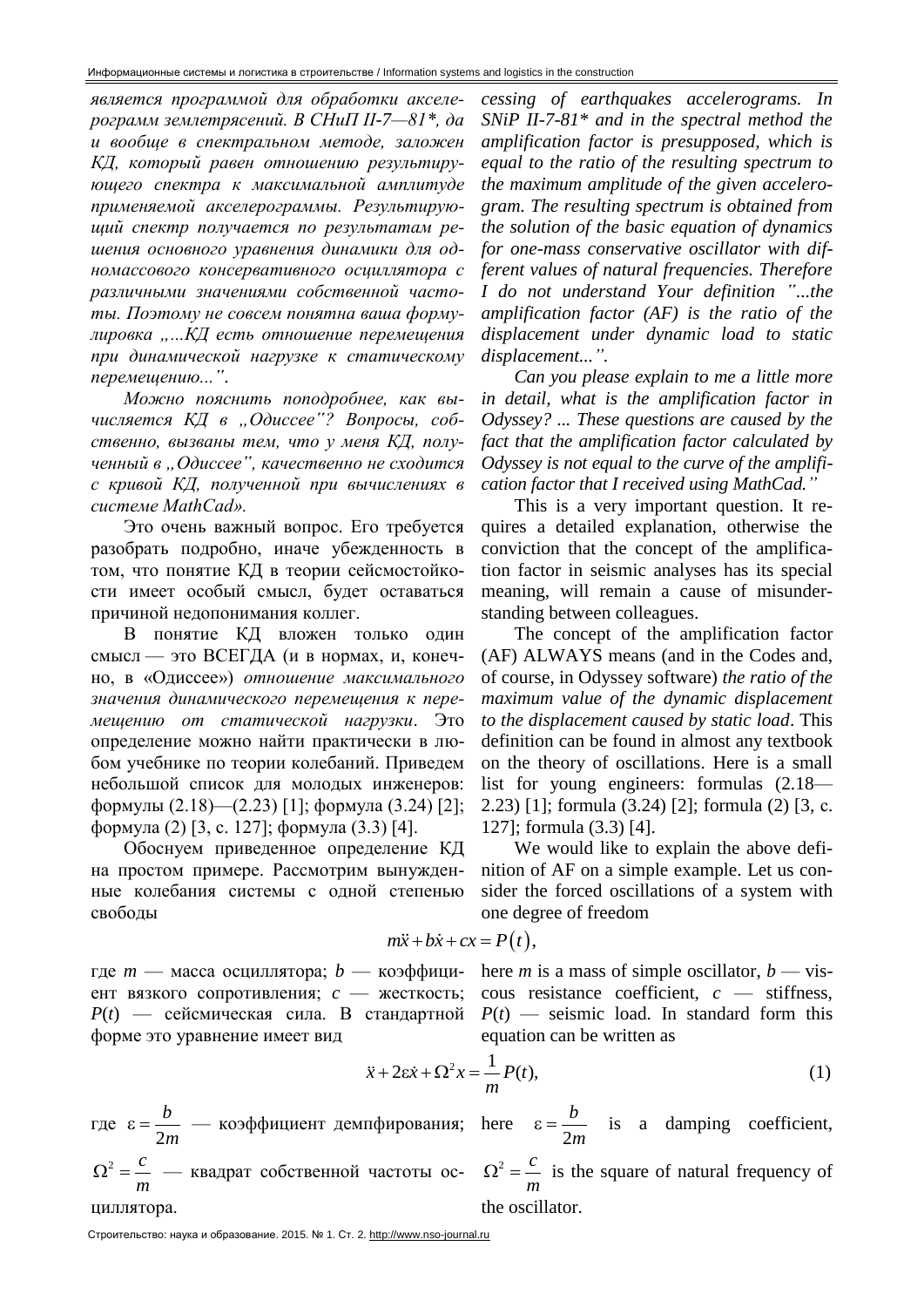В СНиП II-7—81\* заложен квазистатический метод расчета, т.е. к системе (1) прикладываются *статические* сейсмические нагрузки. Для статических нагрузок решение  $x = x_{cr}$ не зависит от времени, что равносильно отбрасыванию двух первых слагаемых в левой части (1)

left part of (1)  

$$
\ddot{x} + 2\varepsilon \dot{x} + \Omega^2 x = \frac{1}{m} P(t) \overset{P=\text{const}}{\rightarrow} \Omega^2 x_{\text{cr}} = \frac{1}{m} P.
$$

 $\equiv$ 

(static displacement)

Решая последнее уравнение, определяем перемещение от статически приложенной силы (статическое перемещение)

Как найти динамические перемещения? Мы знаем, что КД по определению равен

т.е. максимальное динамическое перемещение  $x_{\text{th}} = \beta x_{\text{cr}}$ . Это эквивалентно умножению сейсмических сил *P* на КД в формуле (2)

Так с помощью КД учитываются динамические эффекты в статическом расчете.

Сейсмические силы — это инерционные силы конструкции при кинематическом возбуждении фундамента, т.е.

Если расчет проводится по акселерограммам, известно максимальное значение ускорения грунта *a*. Если расчет проводится по нормам, то *a* — это нормативное значение максимального ускорения грунта. В обоих случаях постоянному во времени ускорению *a* соответствует *статическая сейсмическая сила*

$$
P=-ma.
$$

 $\beta$ 

С учетом (4) и последней формулы следует альтернативный вариант формулы (3)

From (4) and the last equation we have other form of formula (3)

$$
=\Omega^2\frac{x_{\text{atm}}}{a}.
$$
\n(5)

Посмотрим теперь, как КД связан со спектром ускорений. По формуле (4), для учета динамических эффектов статическую сейсмическую силу (фактически — ускорение *а*) надо умножить на КД  $\beta$ . Так мы получаем

Now let's see how the amplification factor is related to a spectrum of accelerations. To account for the dynamic effects, the static seismic force (in other words, acceleration *а*) must be multiplied by the amplification factor

 $x_{cr} = \frac{P}{mQ^2}.$ *m*  $\Omega$ (2) How to find the dynamic displacements? We know that the amplification factor, by definition, is

In SNiP II-7-81\* (Russian Building Code II-7-81\*), a quasi-static approach is applied, i.e. the system (1) is loaded by *static* seismic force. For the static force, the solution  $x = x_{cr}$  does not depend on time, therefore we can discard the first two terms in the

Solving the end equation we can find the displacement caused by a statically applied force

$$
\beta = \frac{x_{\text{atm}}}{x_{\text{cr}}},\tag{3}
$$

so, maximal dynamic displacement is equal to  $x_{\text{QHH}} = \beta x_{\text{CT}}$ . It is equivalent to multiplying seismic forces  $P$  by the amplification factor in (2)

$$
x_{\text{atm}} = \beta x_{\text{cr}} = \frac{\beta P}{m\Omega^2}.
$$
 (4)

Thus, with the help of amplification factor the dynamic effects in static analysis are taken into account.

Seismic forces are the inertial forces of a structure at a kinematical excitation of the foundation, that is

$$
P(t) = -ma(t).
$$

If the structural analysis is carried out on accelerograms, we know the value of peak

ground acceleration *а*. If the analysis is carried out according to the Building Code, we know this value from the Code. In both cases, constant acceleration *а* corresponds to the *static seismic force*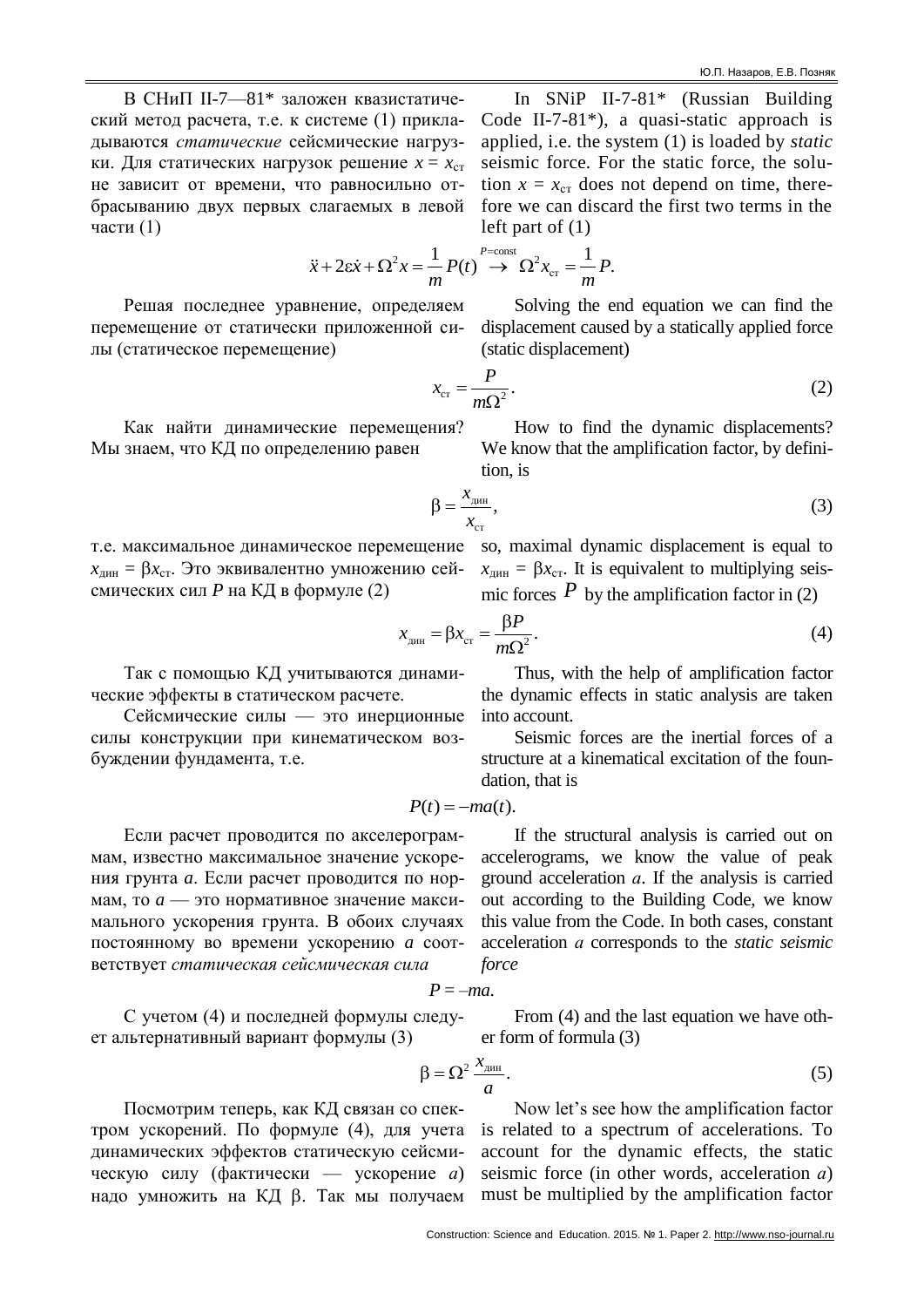спектральное ускорение -- максимальное ускорение одномассового осциллятора с собственной частотой  $\Omega$  (или собственным периодом Т) которое вычисляется так:

Спектральное ускорение =  $a\beta$ .

Для множества осцилляторов с разными собственными периодами Т КД В будет функцией  $\beta(T)$ . Совокупность спектральных ускорений составляет спектр ускорений

Спектр ускорений =  $a\beta(T)$ .  $(6)$ 

Таким образом, КД - это нормированный на величину максимального ускорения спектр ускорений. Поэтому, строго говоря, формула (3) — определение КД, а (5) и (6) это следствия из классического определения  $(3)$ . И «разных» определений никаких здесь нет.

К числу часто задаваемых вопросов относится и такой: как можно рассчитать КД самостоятельно, «в домашних условиях», по заданной акселерограмме? Если при расчете руководствоваться формулой (6), т.е. исходить из спектра ускорений, то чаще всего алгоритм действий такой: правую часть уравнения (1) представляют в виде акселерограммы  $a(t)$ ; перемещение  $x(t)$  определяют численным интегрированием интеграла Дюамеля, затем результат дважды дифференцируют и находят максимальное по модулю ускорение. Заметим, что акселерограмма  $a(t)$  — функция с высокочастотными составляющими, поэтому процедура двойного численного дифференцирования функции x(t) может быть крайне неустойчивой в вычислительном смысле. Для случая малого демпфирования можно воспользоваться приближенной формулой  $\ddot{x}(t) \approx \Omega^2 x(t)$ . Проведя эту процедуру для каждого собственного периода  $T$  или частоты  $\Omega$ , получают спектр ускорений. Далее этот спектр нормируют на величину максимального ускорения.

Как же вычисляется КД в «Одиссее»? Методика расчета основана на вероятностном подходе к описанию сейсмического воздействия и методах статистической динамики  $[5-8]$ . Это означает, что акселерограмма  $a(t)$ представляется как одна из реализаций случайного процесса и описывается с помощью его вероятностных характеристик, таких как математическое ожидание, дисперсия, спектральная плотность и корреляционная функция. Поскольку чаще всего расчет на сейсмо $\beta$ . It follows from (4). So, we get the spectral acceleration as the maximal acceleration of simple oscillator with natural frequency  $\Omega$  (or period  $T$ ), which is calculated as:

Spectral acceleration =  $a\beta$ .

If you consider a lot of simple oscillators with different natural period  $T$ , the amplification factor  $\beta$  is a function  $\beta(T)$ . The complex of spectral accelerations is a spectrum of acceleration

Spectrum of acceleration =  $a\beta(T)$ .  $(6)$ 

It means that the amplification factor is a spectrum of acceleration normalized by peak ground acceleration *a*. Therefore, strictly speaking, (3) is a definition of the amplification factor, while  $(5)$  and  $(6)$  are a corollary of this classical definition (3). And there are no any "different" definitions here.

Among the frequently asked questions there is another one: how can I calculate the amplification factor from the given accelerogram "at home" or independently?

If we come from  $(6)$  (i.e. from a spectrum of acceleration), it is appropriate to use the following algorithm: the right side of equation (1) is represented in the form of accelerogram  $a(t)$ . The displacement  $x(t)$  is found by numerical integration of the Duhamel integral, then the result is differentiated twice and you can determine the maximal acceleration. We should note that accelerogram  $a(t)$  is a function with high frequency components, so the procedure of double numerical differentiation of  $x(t)$  can be extremely unstable in the computational sense. For the case of small damping the approximate formula  $\ddot{x}(t) \approx \Omega^2 x(t)$ . may be used. Applying the procedure described above for each period T or frequency  $\Omega$  a spectrum of acceleration is obtained. Further, this spectrum is normalized to the value of the peak ground acceleration.

How is the amplification factor in Odyssey calculated? The applied algorithm is based on a probabilistic description of seismic action and some methods of statistical dynamics [5— 8]. This means that the given accelerogram  $a(t)$  is represented as one of the time series of a stochastic process and is described by its probabilistic characteristics, such as mathematical expectation, variance, spectral density and correlation function.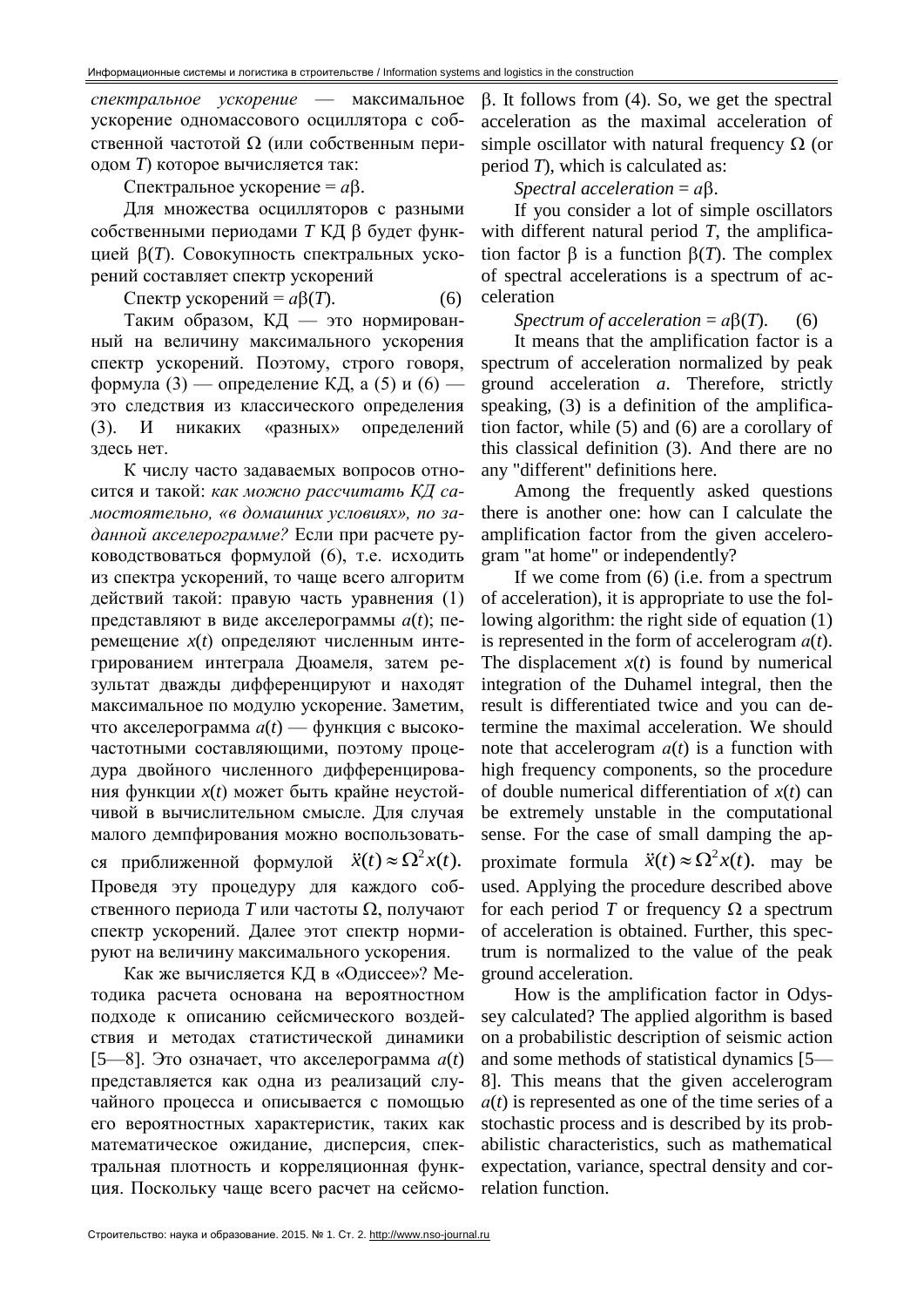стойкость проводят по единственной записи землетрясения, соответствующий процесс считают эргодическим<sup>1</sup>. Решение  $x(t)$  является реакцией стационарной линейной системы на внешнее случайное воздействие  $a(t)$ , а уравнение (1) используется для получения связи спектральных плотностей случайных процессов на входе и выходе линейной системы. Добавим, что эта методика появилась благодаря трудам замечательных отечественных ученыхмехаников В.В. Болотина и М.Ф. Барштейна.

С вероятностных позиций при случайных нагрузках КД также представляет собой реализацию случайного процесса. Как любой случайный процесс, он характеризуется своими вероятностными параметрами. Для эргодического случайного процесса рассеяние КД описывается его стандартом

Since input data for seismic analysis is most often based only on one record of an earthquake, the stochastic process is considered as ergodic<sup>1</sup>. The solution  $x(t)$  is the response of stationary linear system to an external seismic load  $a(t)$ , and equation (1) is used to obtain the relationships between spectral densities of input  $a(t)$  and output  $x(t)$  of a linear system. Note that this technique had been worked out by our leading scientists V.V. Bolotin and M.F. Burstein.

For the probabilistic analyses at stochastic loads, the amplification factor also represents the time-series of the random process. As any random process, it is characterized by its probabilistic parameters. For ergodic random process, the scattering of the amplification factor is defined by its standard

$$
\sigma_{\beta} = \frac{\sigma_x}{x_{cr}},\tag{7}
$$

где  $\sigma_x$  — стандарт перемещения  $x(t)$ . Именно стандарт  $\sigma_{\beta}$  принимают за КД в статистической динамике. Поскольку стандарт не случайная величина, его удобно использовать при расчетах.

Аналогично — для формулы (5):

here  $\sigma_x$  is the standard of displacements  $x(t)$ . The standard  $\sigma_{\beta}$  is considered as the amplification factor in the statistical dynamics. The standard is not a random value, it is convenient to be used in analyses.

Formula (5) can be likewise written as:

$$
\sigma_{\beta} = \Omega^2 \frac{\sigma_x}{a}.
$$

Для многомерных систем КД представляет собой функцию собственных частот  $\Omega_k$ (или периодов  $T_k = \frac{2\pi}{Q}$  [7—10]:

For the systems with many degrees of freedom, the amplification factor is a function of the natural frequencies  $\Omega_{\nu}$  (or natural peri-

ods  $T_k = \frac{2\pi}{\Omega}$  [7–10]:

$$
\sigma_{\beta}\left(\Omega_{k},\gamma\right) = \left(\int_{0}^{\infty} \frac{\Omega_{k}^{4} S_{a}\left(\omega\right)}{\left(\Omega_{k}^{2}-\omega^{2}\right)^{2}+\Omega_{k}^{2}\gamma^{2}\omega^{2}} d\omega\right)^{\frac{1}{2}},
$$

где  $\gamma = 2 \frac{\varepsilon_k}{\Omega}$  — коэффициент рассеяния энер- here  $\gamma = 2 \frac{\varepsilon_k}{\Omega_k}$  — the energy dissipation factor, гии;  $S_a(\omega)$  — спектральная плотность входного процесса  $a(t)$ .

 $S_a(\omega)$  a spectral density of random input process  $a(t)$ .

<sup>1</sup> Случайный процесс считается эргодическим, если все его основные вероятностные характеристики можно определить по единственной реализации. Гипотеза об эргодичности принимается, когда нет возможности получить ансамбль реализаций, как в случае с записями сейсмических движений грунта.

 $<sup>1</sup>$  A random process is ergodic, if all its basic probabilistic</sup> characteristics can be determined from one time-series. The hypothesis of ergodicity is assumed, when it is not possible to obtain a lot of time-series for one random process, for instance, in the case of seismic motion of the ground.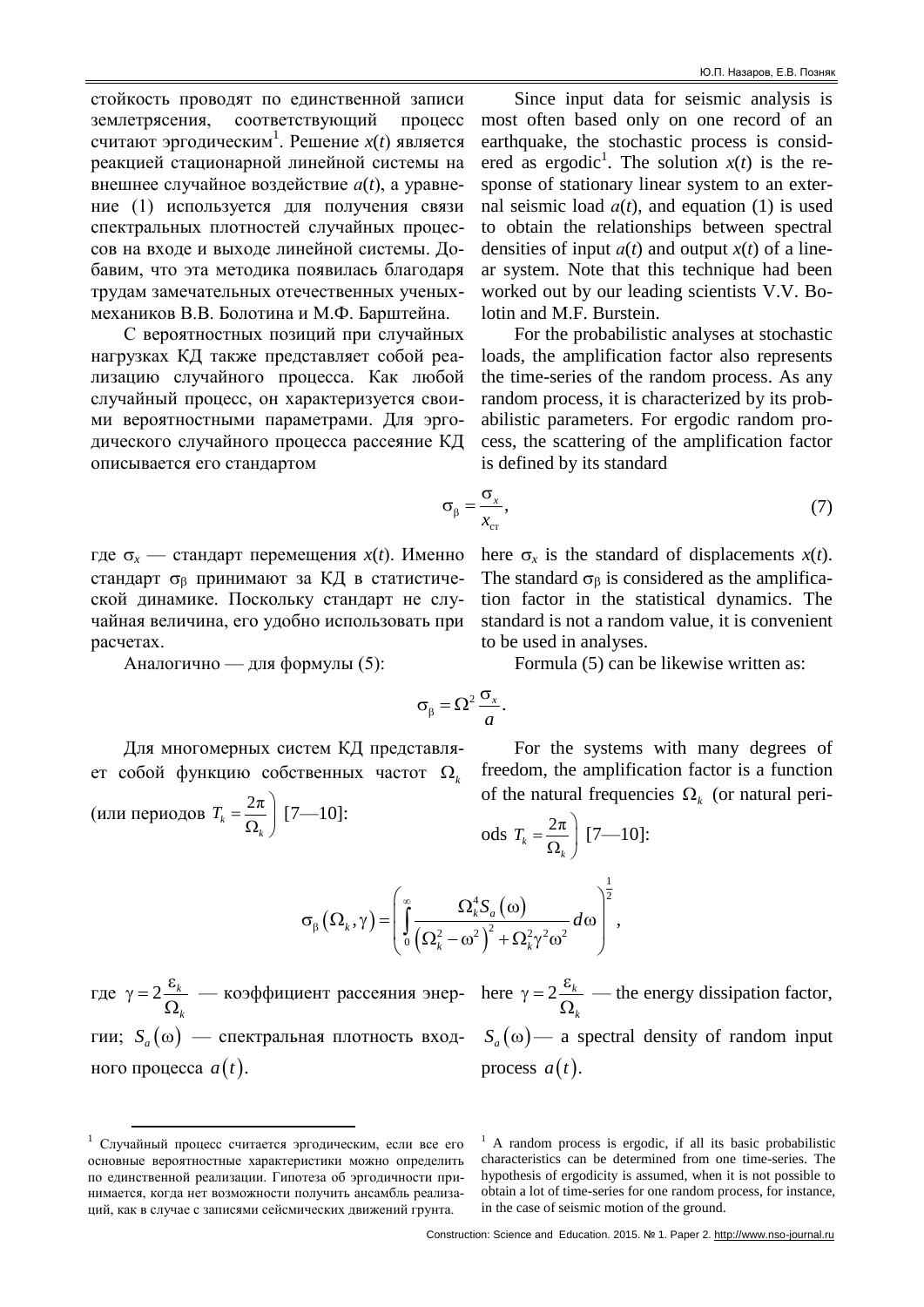Добавим, что ПО «Одиссей» позволяет провести расчет КД в осях частот и периодов для акселерограмм поступательного и ротационного движений, а также построить огибающие для одного или нескольких графиков КД (рис. 1—4) [11—13]. При этом формой огибающей можно управлять, «срезая» главный максимум КД и устанавливая начальные и конечные значения огибающей. Сами КД или их огибающая могут быть записаны в текстовый файл и переданы в таком виде в ПО [STARK](http://www.eurosoft.ru/) ES или другое ПО для расчета сооружения на сейсмическое воздействие линейно-спектральным методом.

It should be added that the Odyssey software allows calculating the amplification factors for the axes of frequencies and periods for translational and rotational accelerograms, as well as to plot envelopes for one or more graphs of AF (Fig. 1—4) [11—13]. The parameters of their envelopes can be controlled by "cutting off" the main maximum of AF and setting the start and end values of the envelope. AFs and their envelopes can be written in a text file and imported in STARK ES or other software for structural seismic analyses using linear spectral method.



Рис. 1. Окно ПО «Одиссей» и меню «Коэффициенты динамичности». Акселерограммы землетрясения в г. Спитак, 1988 г.

Fig. 1. Odyssey Software and the item Amplification factors. Records of Spitak earthquake, 1988

| 3<br>Наибольший период,<br>0,00725<br>Шаг интегрирования, сек<br>100<br>Учитываемая часть спектра                  | $\%$         | Коэффициент<br>рассеяния энергии<br>Гамма | 0.1 |
|--------------------------------------------------------------------------------------------------------------------|--------------|-------------------------------------------|-----|
| КД для ротационных компонент                                                                                       |              |                                           |     |
| Параметры огибающей КД                                                                                             |              |                                           |     |
| Строить огибающую для КД по<br>направлениям                                                                        |              | $\nabla$ N-S $\nabla$ E-W $\nabla$ Z      |     |
| Начальное значение огибающей<br>$(npM = 0)$                                                                        | $\mathbf{1}$ |                                           |     |
| Минимальное значение огибающей                                                                                     | 0.8          |                                           |     |
| Максимальное значение огибающей                                                                                    | $-1$         |                                           |     |
| Внимание! Если максимум огибающей задается отрицательным<br>числом, то он принимается равным главному максимуму КД |              |                                           |     |

Рис. 2. Задание параметров огибающей (отмечены три компоненты сейсмического воздействия)

Fig. 2. Predetermination of envelope parameters (Three directions of translational seismic ground motions are marked)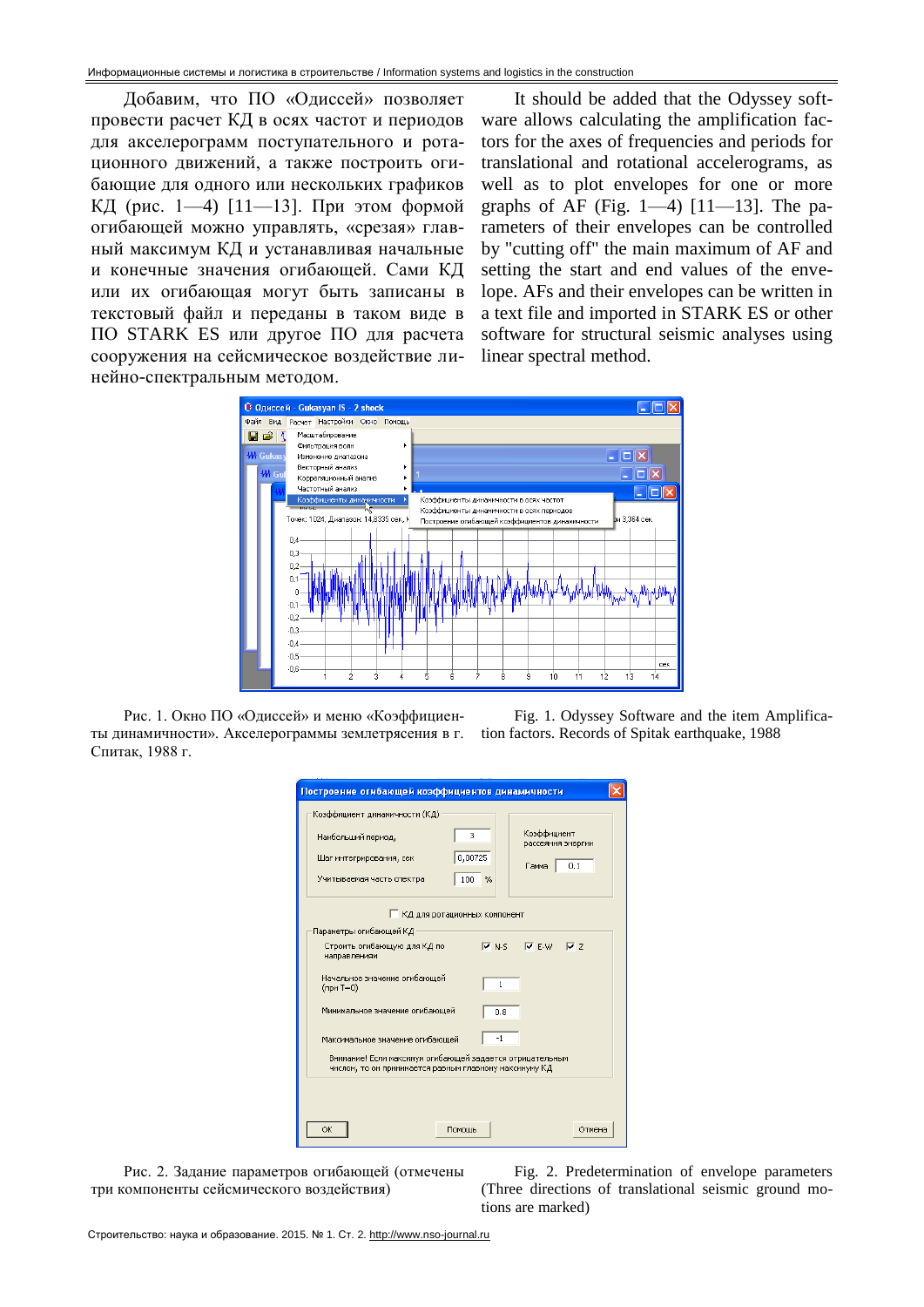

Рис. 3. Три графика КД для поступательного движения и общая огибающая. Землетрясение в г. Спитаке, 1988 г.

Fig. 3. Amplification factors for three marked directions and their envelope. Records of Spitak earthquake, 1988



Рис. 4. Три графика КД для ротационного движения и общая огибающая. Землетрясение в г. Спитаке, 1988 г.

В заключение хотелось бы отметить, что обилие формул (3), (5)—(7), определяющих КД в разных источниках, может смутить молодого инженера-проектировщика и привести его к ложному выводу о том, что часть из них не годится для сейсмического воздействия. Поэтому еще раз сформулируем основной вывод: и детерминистическое определение КД (5), (6), и вероятностное (7), по сути, следуют из классического определения КД как отношения максимального динамического перемещения к перемещению от статической нагрузки (3). Как показывает наш опыт, результаты расчета КД по детерминистическому и вероятностному подходам дают практически схожие результаты.

## БИБЛИОГРАФИЧЕСКИЙ СПИСОК

1. *Смирнов А.Ф., Александров А.В., Лащеников Б.Я., Шапошников Н.Н.* Строительная механика. Динамика и устойчивость сооружений. М. : Стройиздат, 1984. 415 с.

2. *Клаф Р., Пензиен Дж.* Динамика сооружений / пер. с англ. Л.Ш. Килимника, А.В. Швецовой. М. : Стройиздат, 1979. 320 с.

3. Вибрации в технике : Справочник : в 6 т. Том 1. Колебания линейных систем / под ред. В.В. Болотина. М. : Машиностроение, 1999. 352 с.

4. *Барштейн М.Ф., Бородачев Н.М., Блюмина Л.Х*. Динамический расчет сооружений на специальные воздействия : Справочник проектировщика / под ред. Б.Г. Коренева, И.М. Рабиновича. М. : Стройиздат, 1981. 215 с.

Fig. 4. Amplification factors for rotational motions and their envelope. Records of Spitak earthquake, 1988

In conclusion, we would like to note that a great amount of formulas  $(3)$ ,  $(5)$ — $(7)$ , determining AF in different references, can confuse a young engineer and lead him or her to a false conclusion that some of them are not suitable for seismic effects. So, we do formulate the basic conclusion once again: both the deterministic definition of the amplification factor (5), (6), and the probabilistic definition (7), in fact, follow from classical definition of AF as the ratio of maximal dynamic displacement to the displacement from the static load (3). Our experience shows that the deterministic and probabilistic calculations of AF give almost similar results.

### **REFERENCES**

1. Smirnov A.F., Aleksandrov A.V., Lashchenikov B.Ya., Shaposhnikov N.N. *Stroitel'naya mekhanika. Dinamika i ustoychivost' sooruzheniy* [Structural Mechanics. Dynamics and Stability of Structures]. Moscow, Stroyizdat Publ., 1984, 415 p. (In Russian)

2. Klaf R., Penzien Dzh. *Dinamika sooruzheniy* [Dynamics of Structures]. Moscow, Stroyizdat Publ., 1979, 320 p. (In Russian)

3. Bolotin V.V. *Vibratsii v tekhnike : Spravochnik : v 6 tomakh. Tom 1. Kolebaniya lineynykh sistem* [Vibrations in Engineering. Reference Book : in 6 Volumes. Vol. 1. Fluctuations of Linear Systems]. Moscow, Mashinostroenie Publ., 1999, 352 p. (In Russian)

4. Barshteyn M.F., Borodachev N.M., Blyumina L.Kh. *Dinamicheskiy raschet sooruzheniy na spetsial'nye vozdeystviya : Spravochnik proektirovshchika* [Dynamic Analysis of Structures on Special Effects : The guide of Designer]. Moscow, Stroyizdat Publ., 1981, 215 p. (In Russian)